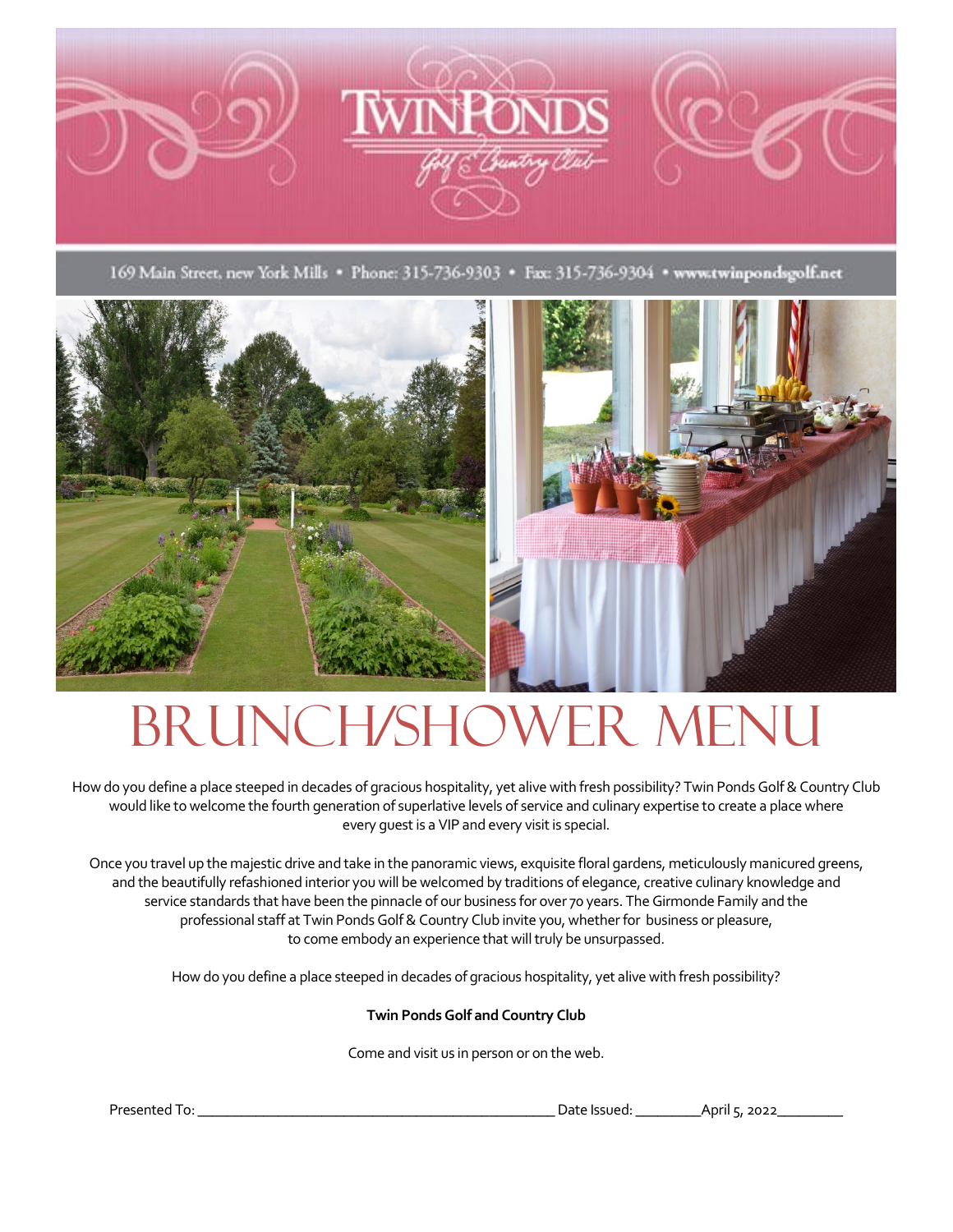**BRUNCH BUFFETS** 

**40 Person Minimum \$200 Deposit Required \$250 Room Charge**

—————————— ————————— ———————

### Harper's Brunch \$28 PER PERSON

Variety of Chilled Fruit Juices, Fresh Fruit Tray, Twin Ponds' Braubant Potatoes, Crisp Hickory Bacon & Country Style Sausage, Fresh Steamed OR Grilled Vegetables, Coffee, Decaffeinated Coffee, Tea, Mimosa Bar

**Hot Entrees**

**Your Choice of Two:**

Eggs Benedict, Fluffy Scrambled Eggs, Cinnamon Vanilla French Toast w/ Peaches, Old Kentucky Brown, Blueberry or Apple Crepes w/ Vanilla Mascarpone Sauce, Apple Pancakes, Broccoli & Gruyere Cheese Strata

AND

**Your Choice of One Hot Luncheon Item:**

Champagne Chicken or Chicken Lucia or Salmon and Dill Sauce

AND

**Your Choice of One:** Buttery Croissants or Assorted Muffins or Assorted Danishes

### CHAMPAGNE BRUNCH \$22 PER PERSON

Chicken Francaise, Scrambled Eggs, French Toast Amaretto, Breakfast Ham, Belgian Waffles with Whipped Cream and Seasonal Berries, Twin Ponds' Braubant Potatoes, Fresh Cut Assorted Fruit, Assorted Muffins, Orange and Cranberry Juice, Champagne Toast with Strawberry, and Coffee Station

### WE ALSO OFFER

| <b>Mimosas</b>                     | \$60 per gallon |
|------------------------------------|-----------------|
| Stoli Doli/Sangria                 | \$80 per gallon |
| <b>Margaritas/Bloody Mary's</b>    | \$70 per gallon |
| <b>Fruit Punch</b>                 | \$30 per gallon |
| <b>Signature Drink</b>             | <b>Market</b>   |
| <b>Artichoke and Cheese Dip</b>    | \$ 3 per person |
| Bagels w/assorted cream cheese     | \$ 3 per person |
| <b>Ice Cream or Sherbet Served</b> | \$3 per person  |
| <b>Hot Cocoa Bar</b>               | \$3 per person  |
| Mimosa Bar                         | \$5 per person  |

*Prices are subject to change without notice. Prices do not include 22% administrative charge and 8.75% sales tax Credit Cards are subject to processing fee. Additional COVID-19 charge may apply*